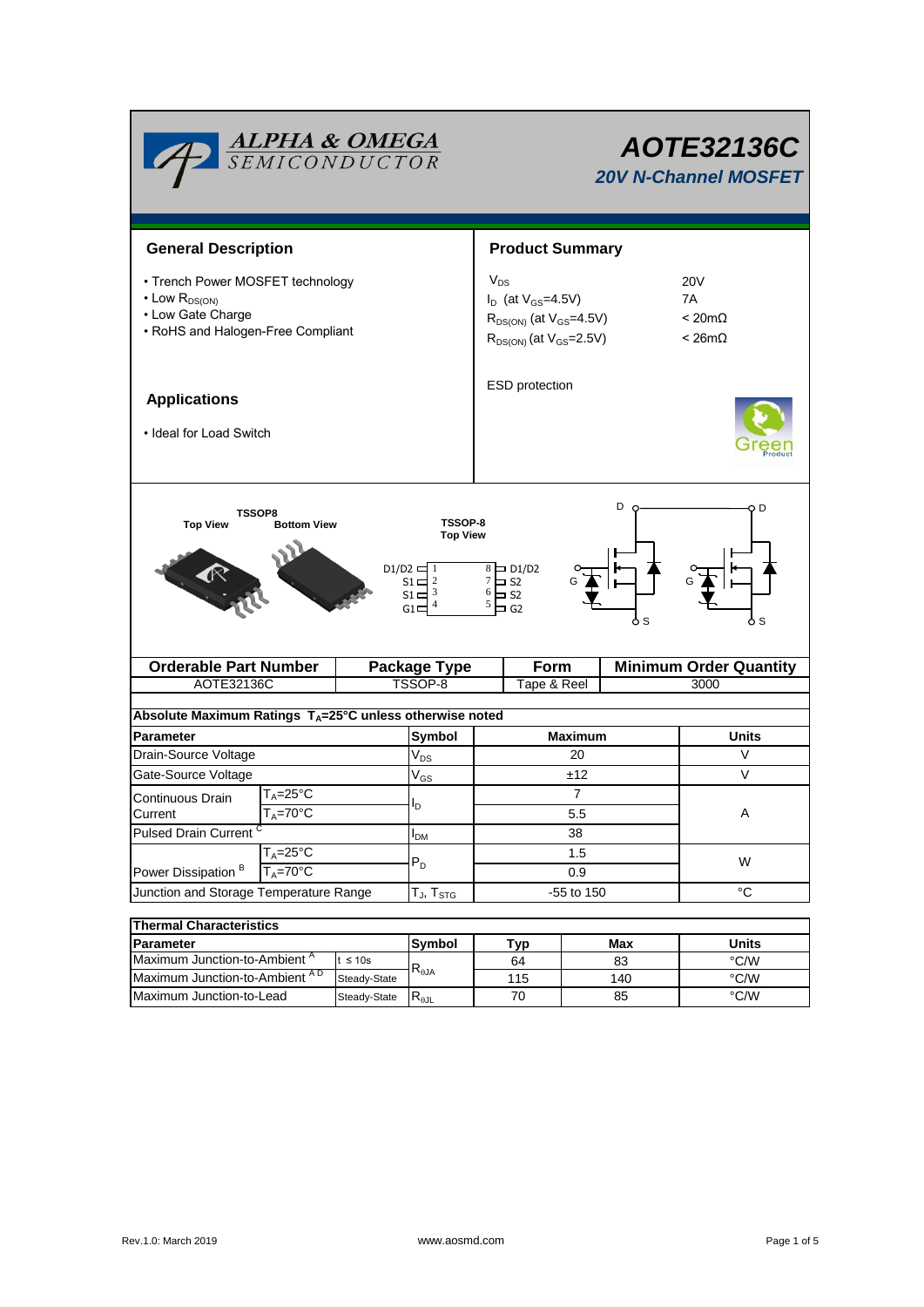

#### **Electrical Characteristics (TJ=25°C unless otherwise noted)**

| <b>Symbol</b>                 | <b>Conditions</b><br>Parameter                                                      |                                            |                     | Min            | <b>Typ</b>     | Max          | <b>Units</b> |  |  |  |  |  |
|-------------------------------|-------------------------------------------------------------------------------------|--------------------------------------------|---------------------|----------------|----------------|--------------|--------------|--|--|--|--|--|
| <b>STATIC PARAMETERS</b>      |                                                                                     |                                            |                     |                |                |              |              |  |  |  |  |  |
| <b>BV<sub>DSS</sub></b>       | Drain-Source Breakdown Voltage                                                      | ID=250µA, VGS=0V                           |                     |                |                |              | V            |  |  |  |  |  |
| $I_{\text{DSS}}$              |                                                                                     | $V_{DS}$ =20V, $V_{GS}$ =0V                |                     |                |                | $\mathbf{1}$ |              |  |  |  |  |  |
|                               | Zero Gate Voltage Drain Current                                                     |                                            | $T_i = 55^{\circ}C$ |                |                | 5            | μA           |  |  |  |  |  |
| $I_{GSS}$                     | Gate-Body leakage current                                                           | $V_{DS} = 0V$ , $V_{GS} = \pm 12V$         |                     |                |                | ±10          | μA           |  |  |  |  |  |
| $\rm V_{GS(th)}$              | Gate Threshold Voltage                                                              | $V_{DS} = V_{GS}$ , $I_D = 250 \mu A$      | 0.45                | 0.85           | 1.25           | V            |              |  |  |  |  |  |
| $R_{DS(ON)}$                  |                                                                                     | $V_{GS} = 4.5V, I_D = 7A$                  |                     |                | 15             | 20           | $m\Omega$    |  |  |  |  |  |
|                               | Static Drain-Source On-Resistance                                                   |                                            | $T_J = 125$ °C      |                | 20             | 28           |              |  |  |  |  |  |
|                               |                                                                                     | $V_{GS}$ =2.5V, $I_{D}$ =6.3A              |                     |                | 18             | 26           | $m\Omega$    |  |  |  |  |  |
| $g_{FS}$                      | <b>Forward Transconductance</b>                                                     | $V_{DS} = 5V$ , $I_D = 7A$                 |                     |                | 50             |              | S            |  |  |  |  |  |
| $V_{SD}$                      | Diode Forward Voltage                                                               | $IS=1A, VGS=0V$                            |                     |                | 0.6            | 1            | V            |  |  |  |  |  |
| $I_{\rm S}$                   | Maximum Body-Diode Continuous Current                                               |                                            |                     | 2              | A              |              |              |  |  |  |  |  |
|                               | <b>DYNAMIC PARAMETERS</b>                                                           |                                            |                     |                |                |              |              |  |  |  |  |  |
| $C_{\hbox{\scriptsize{iss}}}$ | Input Capacitance                                                                   |                                            |                     |                | 660            |              | рF           |  |  |  |  |  |
| $C_{\rm oss}$                 | Output Capacitance                                                                  | $V_{GS}$ =0V, $V_{DS}$ =10V, f=1MHz        |                     |                | 100            |              | рF           |  |  |  |  |  |
| $C_{\text{rss}}$              | Reverse Transfer Capacitance                                                        |                                            |                     | 80             |                | рF           |              |  |  |  |  |  |
| $R_{g}$                       | Gate resistance                                                                     | $f = 1$ MHz                                |                     | $\overline{2}$ | 4              | 6            | Ω            |  |  |  |  |  |
| <b>SWITCHING PARAMETERS</b>   |                                                                                     |                                            |                     |                |                |              |              |  |  |  |  |  |
| $Q_g(4.5V)$                   | <b>Total Gate Charge</b>                                                            | $V_{GS}$ =4.5V, $V_{DS}$ =10V, $I_{D}$ =7A |                     |                | $\overline{7}$ | 14           | nC           |  |  |  |  |  |
| $\mathsf{Q}_{\mathsf{gs}}$    | Gate Source Charge                                                                  |                                            |                     |                | 1              |              | nC           |  |  |  |  |  |
| $Q_{gd}$                      | Gate Drain Charge                                                                   |                                            |                     | 2              |                | nC           |              |  |  |  |  |  |
| $t_{D(0n)}$                   | Turn-On DelayTime                                                                   |                                            |                     |                | $\overline{7}$ |              | ns           |  |  |  |  |  |
| $\mathsf{t}_\mathsf{r}$       | Turn-On Rise Time<br>$V_{GS}$ =4.5V, $V_{DS}$ =10V, R <sub>1</sub> =1.43 $\Omega$ , |                                            |                     |                | 10             |              | ns           |  |  |  |  |  |
| $t_{D(off)}$                  | Turn-Off DelayTime                                                                  | $R_{\text{GEN}} = 3\Omega$                 |                     | 32             |                | ns           |              |  |  |  |  |  |
| $t_{\rm f}$                   | <b>Turn-Off Fall Time</b>                                                           |                                            |                     | 11             |                | ns           |              |  |  |  |  |  |
| $t_{rr}$                      | $I_F = 7A$ , di/dt=500A/ $\mu$ s<br>Body Diode Reverse Recovery Time                |                                            |                     |                | 8              |              | ns           |  |  |  |  |  |
| $Q_{rr}$                      | $I_F = 7A$ , di/dt=500A/ $\mu$ s<br>Body Diode Reverse Recovery Charge              |                                            |                     |                | 6              |              | nC           |  |  |  |  |  |

A. The value of R<sub>0JA</sub> is measured with the device mounted on 1in<sup>2</sup> FR-4 board with 2oz. Copper, in a still air environment with T<sub>A</sub> =25° C. The value in any given application depends on the user's specific board design.

B. The power dissipation  $P_D$  is based on  $T_{J(MAX)}=150^\circ$  C, using  $\leq 10$ s junction-to-ambient thermal resistance.

C. Repetitive rating, pulse width limited by junction temperature  $T_{JMAX}=150^\circ$  C. Ratings are based on low frequency and duty cycles to keep initialT<sub>J</sub>=25° C.

D. The  $R_{qJA}$  is the sum of the thermal impedance from junction to lead  $R_{qJL}$  and lead to ambient.

E. The static characteristics in Figures 1 to 6 are obtained using <300µs pulses, duty cycle 0.5% max.<br>F. These curves are based on the junction-to-ambient thermal impedance which is measured with the device mounted on 1in 2oz. Copper, assuming a maximum junction temperature of  $T_{J(MAX)}$ =150°C. The SOA curve provides a single pulse rating.

APPLICATIONS OR USE AS CRITICAL COMPONENTS IN LIFE SUPPORT DEVICES OR SYSTEMS ARE NOT AUTHORIZED. AOS DOES NOT ASSUME ANY LIABILITY ARISING OUT OF SUCH APPLICATIONS OR USES OF ITS PRODUCTS. AOS RESERVES THE RIGHT TO IMPROVE PRODUCT DESIGN,FUNCTIONS AND RELIABILITY WITHOUT NOTICE.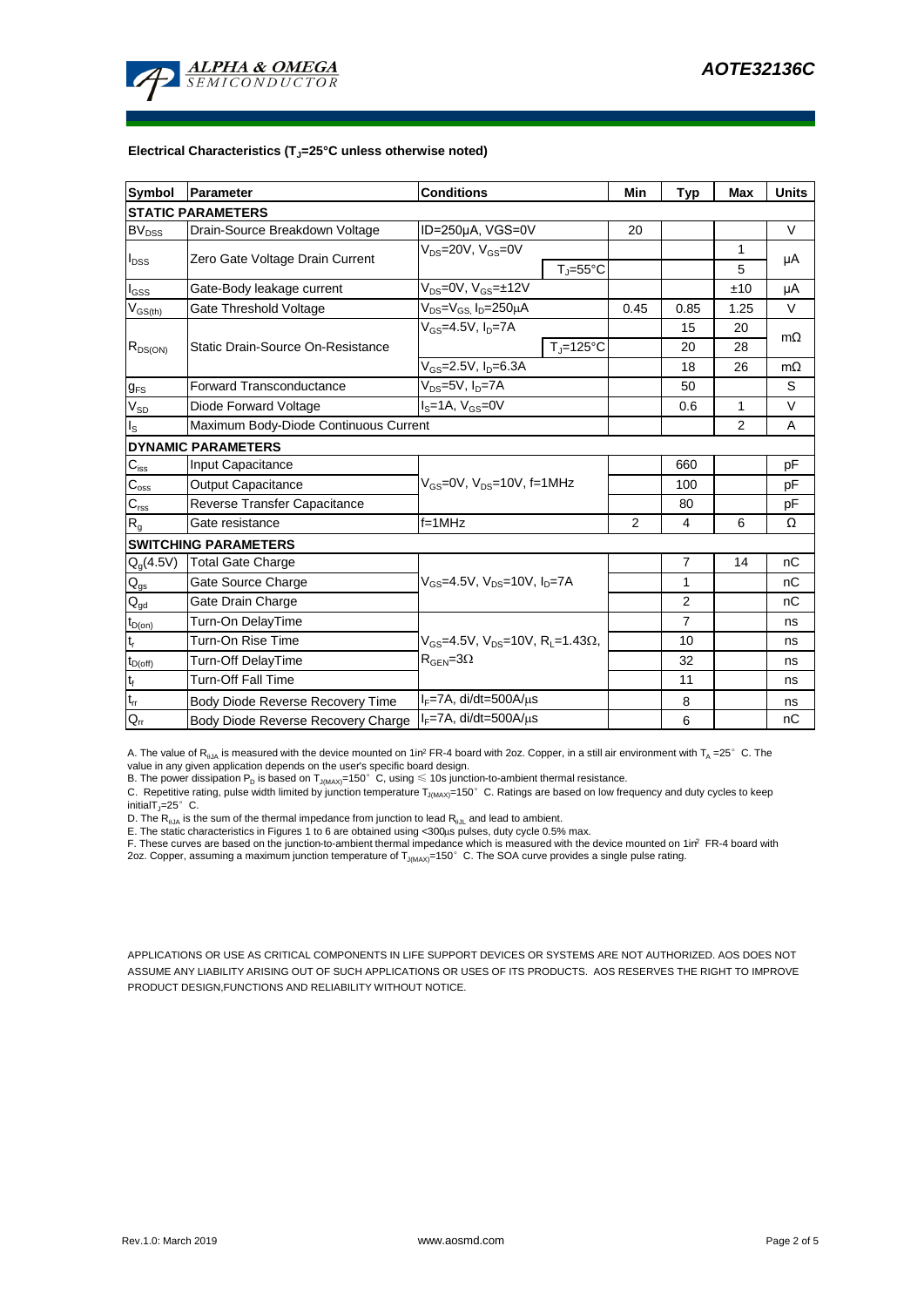

### **TYPICAL ELECTRICAL AND THERMAL CHARACTERISTICS**

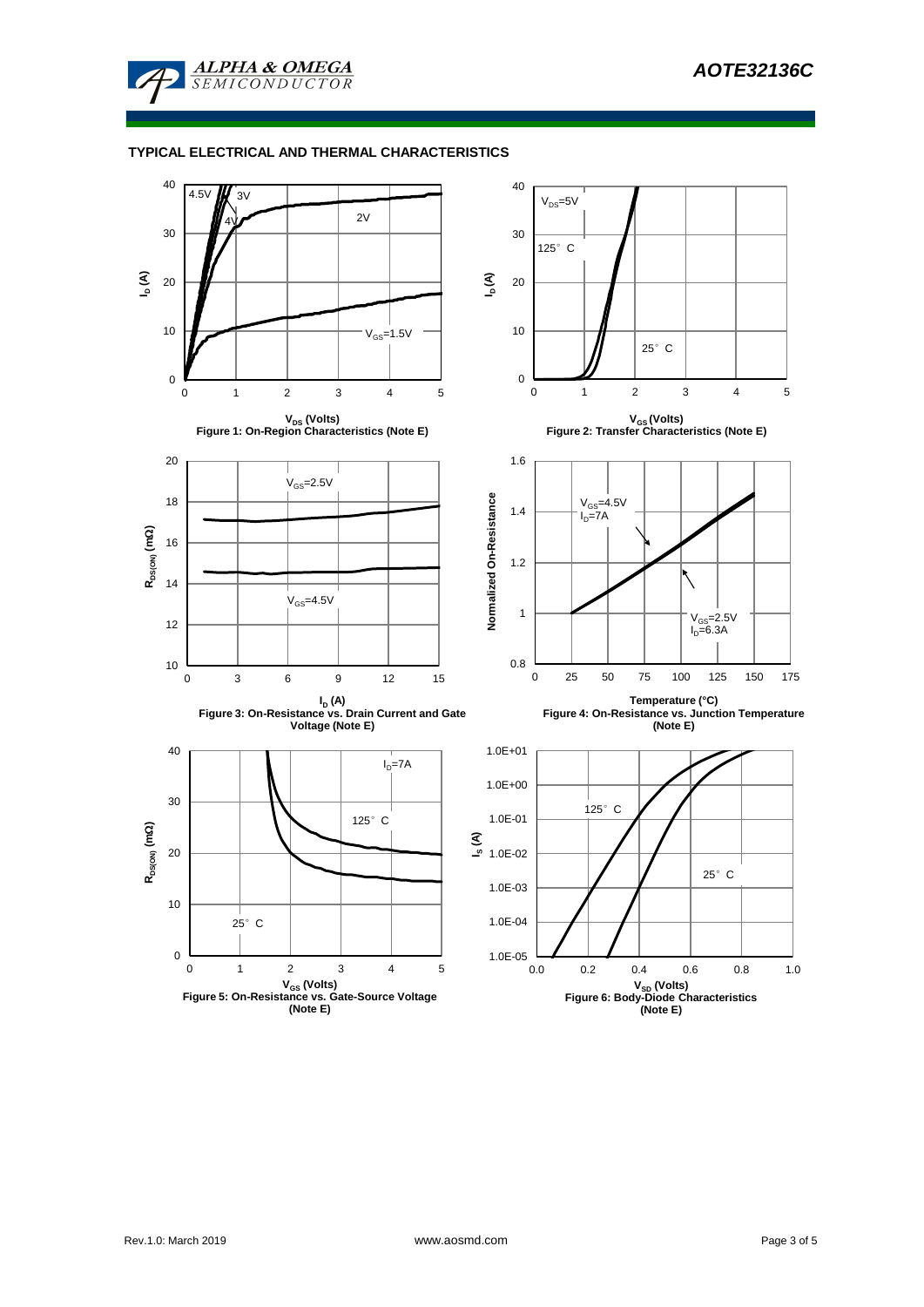

#### **TYPICAL ELECTRICAL AND THERMAL CHARACTERISTICS**